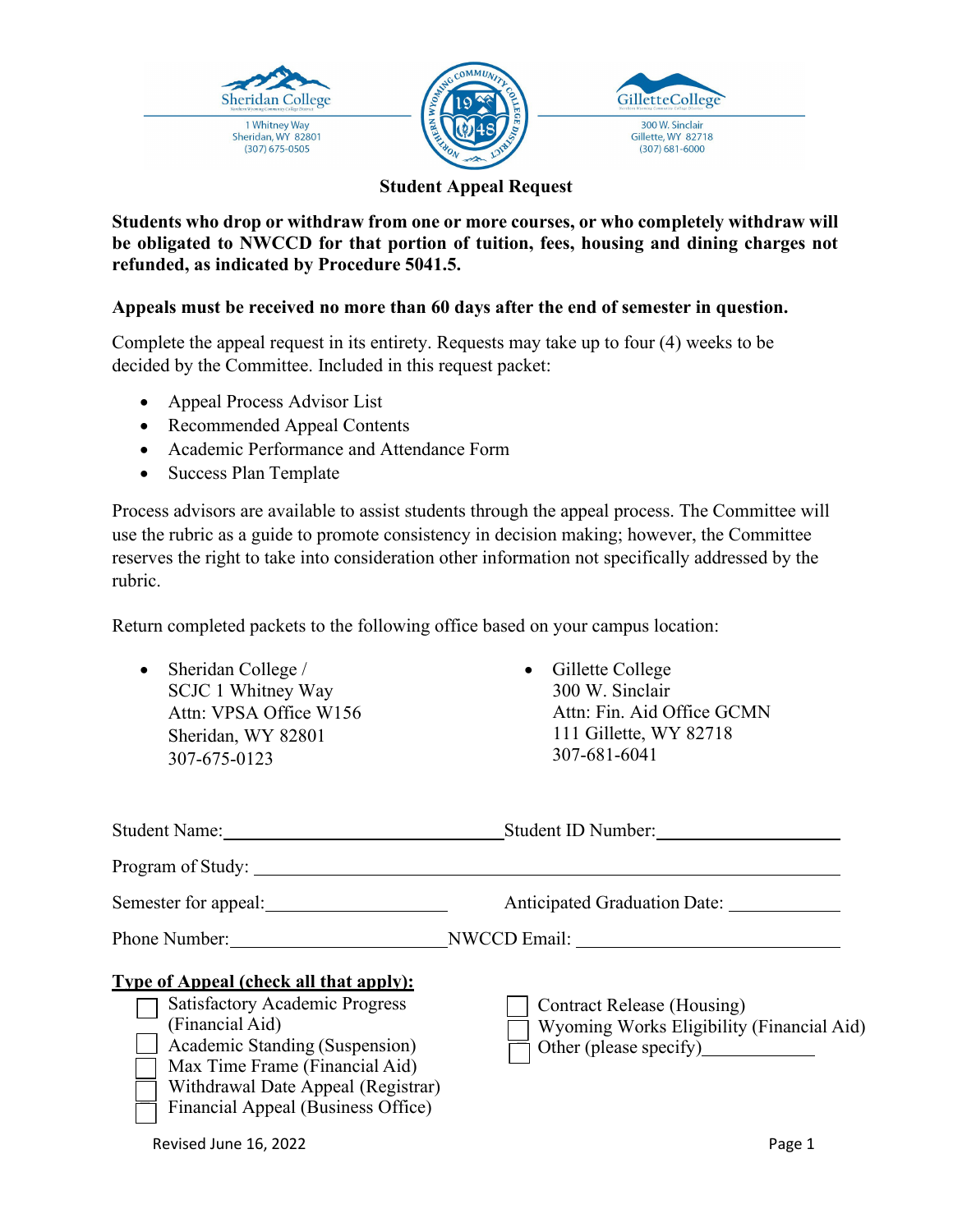Appeal Packet must include:

Appeal Letter addressing (must be typed):

- Reason for the appeal
- What has changed to improve your potential for success?
- Support systems present (i.e. Tutoring, TRIO, College Success Program, Family Support, Success Plan Created, Etc.)
- What have you learned about yourself when it comes to overcoming obstacles?
- What other methods or means have you tried to resolve this matter before submitting this appeal?
- If the appeal is not granted, what is your plan to resolve the issue?
- FOR BUSINESS OFFICE APPEALS ONLY INCLUDE: Please provide the steps you took to resolve the balance on your account with the business office.
- FOR MAX TIME FRAME APPEALS ONLY INCLUDE:
	- Reason for pursuing additional coursework
- FOR HOUSING CONTRACT RELEASE APPEALS: Letter must show compelling unanticipated medical, personal or financial issues that arise after entering into the lease/contract.

Academic Advisor recommendation

Updated academic plan

Success plan

 If you are currently enrolled in courses and submitting an appeal, then please have each of your instructors fill out the Academic Performance and Attendance Form.

\* Documentation supporting your appeal such as medical records or legal paperwork may be provided but is not required.

## **Appeal Process Advisors**

### Sheridan Campus Gillette Campus

- Brenda Haseman
- Rafael Escoto
- Aaron Odom
- Karen St. Clair
- Thad Rigby
- Kelly Cosgrove
- Sarah Aksamit
- Rosio Gosende-Washburn
- Shelby Garstad
- Sergio Trocha
- Kate Crawford
- Sam Draznin
- Ken Stacy

#### • Shannon Henshaw

- Zack Atwood
- Kiley Dodson
- Susan Serge
- Chelsea Schulz
- Brandi Martin
- Brian Yeager

Sheridan College in Johnson County

- Joseph Aguirre
- Sergio Trocha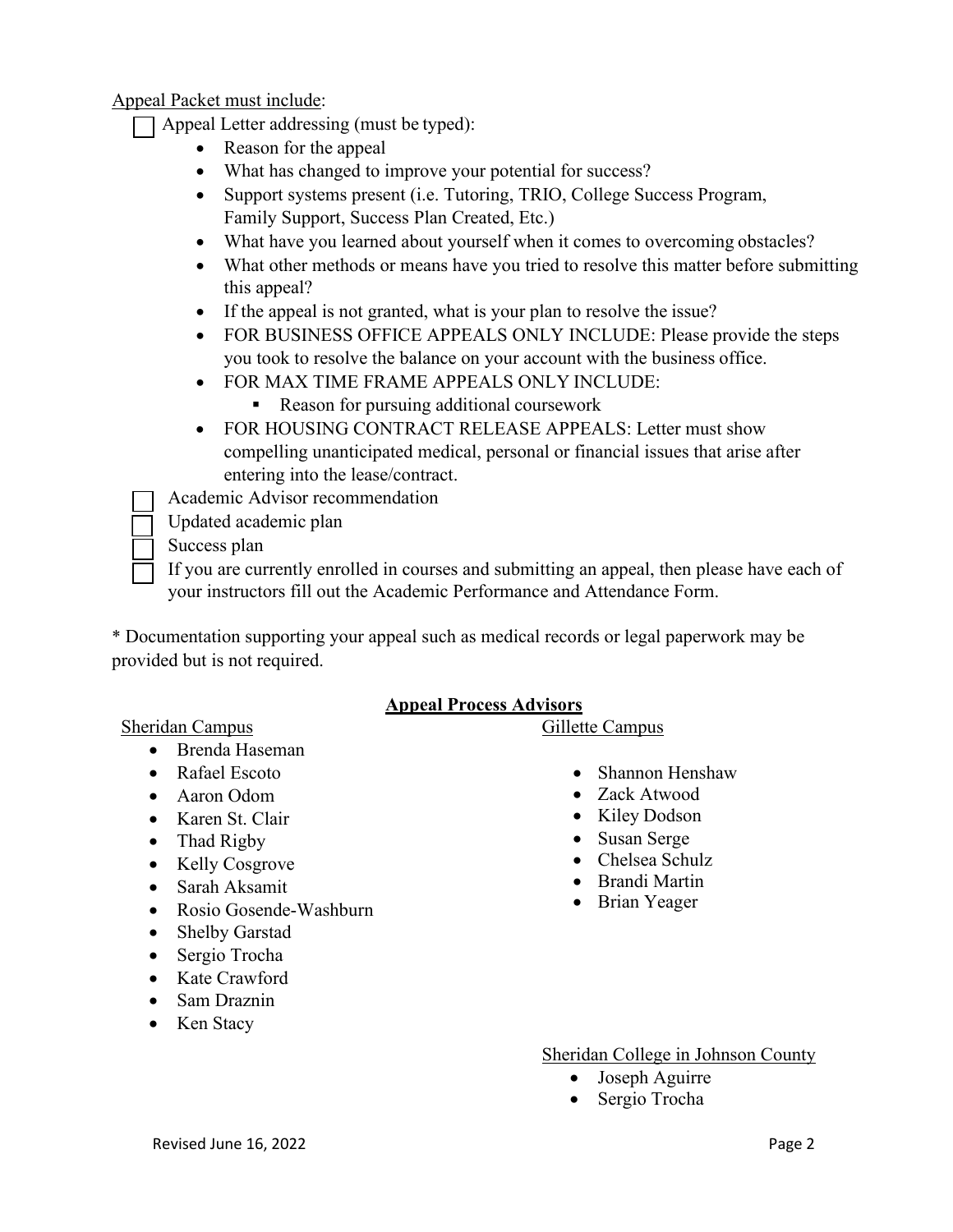

#### **Academic Performance and Attendance Form:**

**Please have each of your instructors fill out the following information to be included in your appeal packet for the Committee.**

| <b>Class:</b><br><b>Instructor Signature &amp; Date:</b> | <b>Attendance:</b><br>Greater than 90%<br>a.<br>b. $89\% - 75\%$<br>Less than $75%$<br>$c_{\cdot}$      | <b>Class Progress</b><br><b>Satisfactory</b><br>a.<br>b. If unsatisfactory, describe below:                |
|----------------------------------------------------------|---------------------------------------------------------------------------------------------------------|------------------------------------------------------------------------------------------------------------|
| <b>Class:</b><br><b>Instructor Signature &amp; Date:</b> | <b>Attendance:</b><br>Greater than 90%<br>$a_{\cdot}$<br>b. $89\% - 75\%$<br>Less than 75%<br>c.        | <b>Class Progress</b><br><b>Satisfactory</b><br>a.<br>If unsatisfactory, describe below:<br>b.             |
| <b>Class:</b><br><b>Instructor Signature &amp; Date:</b> | <b>Attendance:</b><br>Greater than 90%<br>a.<br>b. $89\% - 75\%$<br>Less than 75%<br>$c_{\cdot}$        | <b>Class Progress</b><br><b>Satisfactory</b><br>a.<br>If unsatisfactory, describe below:<br>b.             |
| <b>Class:</b><br><b>Instructor Signature &amp; Date:</b> | <b>Attendance:</b><br><b>Greater than 90%</b><br>a.<br>b. $89\% - 75\%$<br>Less than 75%<br>$c_{\cdot}$ | <b>Class Progress</b><br><b>Satisfactory</b><br>a.<br>If unsatisfactory, describe below:<br>$\mathbf{b}$ . |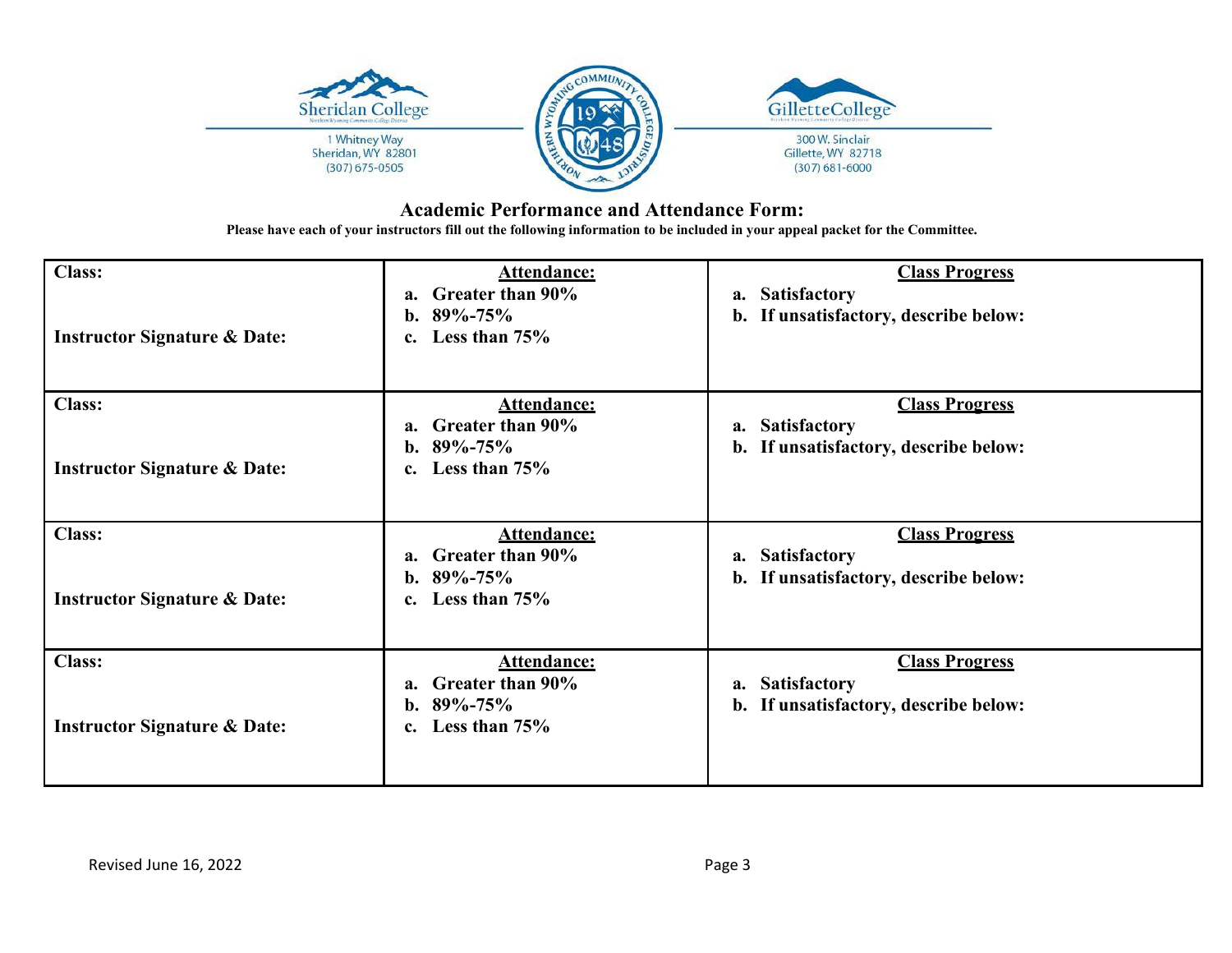

**Success Plan Template**

Goal Statement – goal should follow the SMART goal template (Specific, Measurable, Attainable, Realistic, and Timely).

Support Services Attained (Please obtain signatures from the director of the service area):

| Support Service                                                 | Have used in the past | Plan to use this semester |
|-----------------------------------------------------------------|-----------------------|---------------------------|
| TRiO/College Success Program<br>(Sheridan W168 & Gillette GCMN) |                       |                           |
| Veteran's Center (Sheridan TRCC<br>001 & Gillette PC 132)       |                       |                           |
| Gear Up (Sheridan W168D &<br>Gillette TEC 105E)                 |                       |                           |
| Tutoring Center (Sheridan Kooi<br>Library & Gillette GCMN 203)  |                       |                           |
| Writing Center (Sheridan Kooi<br>Library & Gillette GCMN 203)   |                       |                           |
| Math Center (Sheridan W201 &<br>Gillette GCMN 213)              |                       |                           |
| Disability Services (Sheridan W156<br>& Gillette GCMN 206D)     |                       |                           |

List your support system(s) & how each will provide assistance.

Describe your plan of action if/when you face adversity.

Describe *how* you plan to study (timeline, breaks, location, etc.)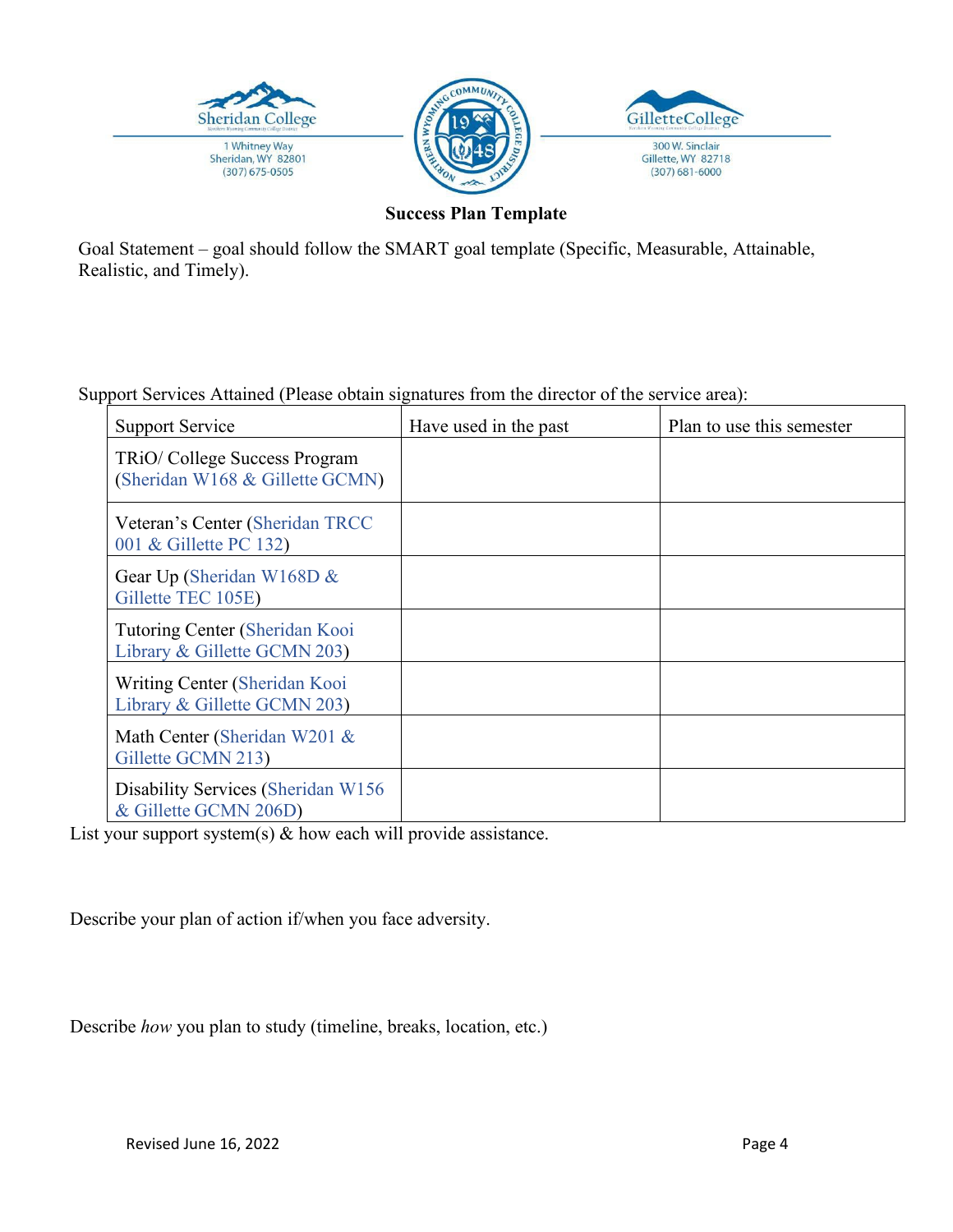# **Time Diary**

How do you spend your time? You have to know yourself and how you spend your time before you can get organized.

|  |  | Directions: Block out chunks of time below for your commitments (class, work, etc.). |  |  |
|--|--|--------------------------------------------------------------------------------------|--|--|

| Time            | Monday | Tuesday | Wednesday | Thursday | Friday | Saturday | Sunday |
|-----------------|--------|---------|-----------|----------|--------|----------|--------|
| 7-7:30am        |        |         |           |          |        |          |        |
| 7:30-8am        |        |         |           |          |        |          |        |
| 8-8:30am        |        |         |           |          |        |          |        |
| 8:30-9am        |        |         |           |          |        |          |        |
| 9-9:30am        |        |         |           |          |        |          |        |
| $9:30-10$ am    |        |         |           |          |        |          |        |
| 10-10:30am      |        |         |           |          |        |          |        |
| $10:30-11$ am   |        |         |           |          |        |          |        |
| $11 - 11:30$ am |        |         |           |          |        |          |        |
| 11:30-12pm      |        |         |           |          |        |          |        |
| 12-12:30pm      |        |         |           |          |        |          |        |
| 12:30-1pm       |        |         |           |          |        |          |        |
| $1 - 1:30$ pm   |        |         |           |          |        |          |        |
| 1:30-2pm        |        |         |           |          |        |          |        |
| $2 - 2:30$ pm   |        |         |           |          |        |          |        |
| $2:30-3pm$      |        |         |           |          |        |          |        |
| $3 - 3:30$ pm   |        |         |           |          |        |          |        |
| $3:30-4pm$      |        |         |           |          |        |          |        |
| 4-4:30pm        |        |         |           |          |        |          |        |
| $4:30-5$ pm     |        |         |           |          |        |          |        |
| 5-5:30pm        |        |         |           |          |        |          |        |
| 5:30-6pm        |        |         |           |          |        |          |        |
| 6-6:30pm        |        |         |           |          |        |          |        |
| $6:30-7$ pm     |        |         |           |          |        |          |        |
| 7-7:30pm        |        |         |           |          |        |          |        |
| 7:30-8pm        |        |         |           |          |        |          |        |
| 8-8:30pm        |        |         |           |          |        |          |        |
| $8:30-9$ pm     |        |         |           |          |        |          |        |
| 9-9:30pm        |        |         |           |          |        |          |        |
| 9:30-10pm       |        |         |           |          |        |          |        |
| 10-10:30pm      |        |         |           |          |        |          |        |
| 10:30-11pm      |        |         |           |          |        |          |        |
| 11-11:30pm      |        |         |           |          |        |          |        |
| 11:30-12am      |        |         |           |          |        |          |        |
| 12-12:30am      |        |         |           |          |        |          |        |
| $12:30-1am$     |        |         |           |          |        |          |        |
| $1-1:30$ am     |        |         |           |          |        |          |        |
| $1:30-2am$      |        |         |           |          |        |          |        |
| $2 - 2:30$ am   |        |         |           |          |        |          |        |